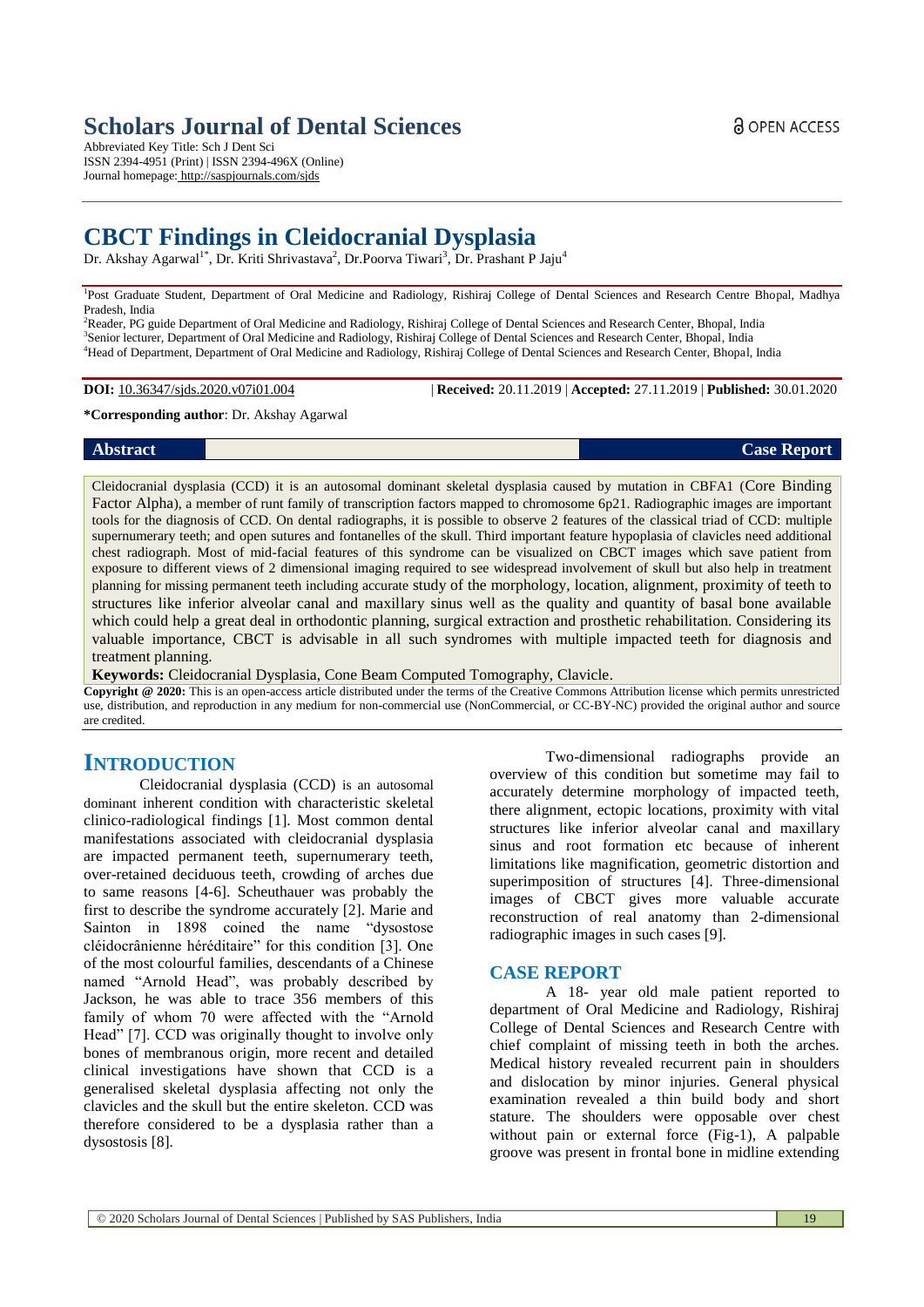from forehead towards vertex,broad base ala of nose, with an interpupillary distance of 66mm.

Intraoral examination revealed multiple retained deciduous teeth, multiple missing teeth in maxillary and mandibular arches. On basis of clinical examination, the patient was provisionally diagnosed as having Cleidocranial dysplasia.

Radiological investigations included a panoramic radiograph, lateral cephalogram, posteroanterior view of the skull, chest and pelvis, hand-wrist radiograph, cone beam computed tomography of maxilla and mandible. Panoramic radiograph revealed multiple teeth like structures within maxilla and mandible suggestive of impacted supernumerary and permanent teeth (total number of teeth present, 36). The ascending rami of mandible appeared narrow with nearly parallel anterior and posterior borders. The coronoid processes was slender and pointed. Zygomatic arch was thin and downward tilt (Fig-2). Posteroanterior view of the skull (Fig-3) and Lateral cephalogram (Fig-4) shows dysmorphic skull features seen like increased circumference of head, open sutures, persistent anterior fontanelle, complete agenesis of frontal sinus, multiple wormian bones and thin cortical plates and absence of nasal bone. After completing all radiological and clinical investigations, the patient was confirmed as having cleidocranial dysplasia.

Chest radiograph revealed hypoplastic clavicles at acromial end (lateral) bilaterally with narrow thorax (Fig-5). Pelvic radiography showed angle between neck of femur and shaft (Neck Shaft Angle)  $NSA = 130^{\circ}$  bilaterally (Fig-6). Hand –wrist radiograph (Fig-7) showed normal joint and articular surfaces, Fishman Skeletal Maturity Index (SMI) 11. Cone Beam Computed Tomography demonstrated all permanent teeth, retained deciduous teeth and supernumerary teeth. Total number of teeth present 38. Maxillary Permanent central incisor and lateral incisor are impacted and erupting palatal to the deciduous teeth, Maxillary central incisors are horizontally placed having close apices. Three supernumerary seen in maxillary anterior region and they are lying close to nasal cavity. Central incisors are malformed having deep lingual pit. Both central incisors are approximating with incisive canal. Right maxillary sinus show thickening of sinus lining. Malaligned mandibular anterior present. Multiple impacted teeth seen bilaterally in canine and premolar region. Malaligned mandibular premolar present bilaterally with root towards lingual cortical plate and crown submerged towards cortical plate. Crown of impacted mandibular right first premolar approximating with the tooth follicle of supernumerary crown. Crown of mandibular left first premolar is approximating with the impacted tooth follicle and mental foramen .Malaligned right first molar with crown submerged below cortical plate. Mandibular right first molar is showing dilacerated roots. Malpositioned and impacted

mandibular second and third molar are present along the anterior border of ascending ramus of mandible. Both third molar tooth buds showing open apex.

Most of above findings are clearly appreciable on CBCT data not in the conventional panoramic radiograph.



**Fig-1: The patient, showing a groove present in frontal bone in midline and opposable shoulders over chest.**



**Fig-2: Panoramic radiograph showing multiple impacted permanent, supernumerary teeth, retained deciduous teeth and other features.**



**Fig-3: Postero-anterior view of the skull showing dysmorphic features of skull**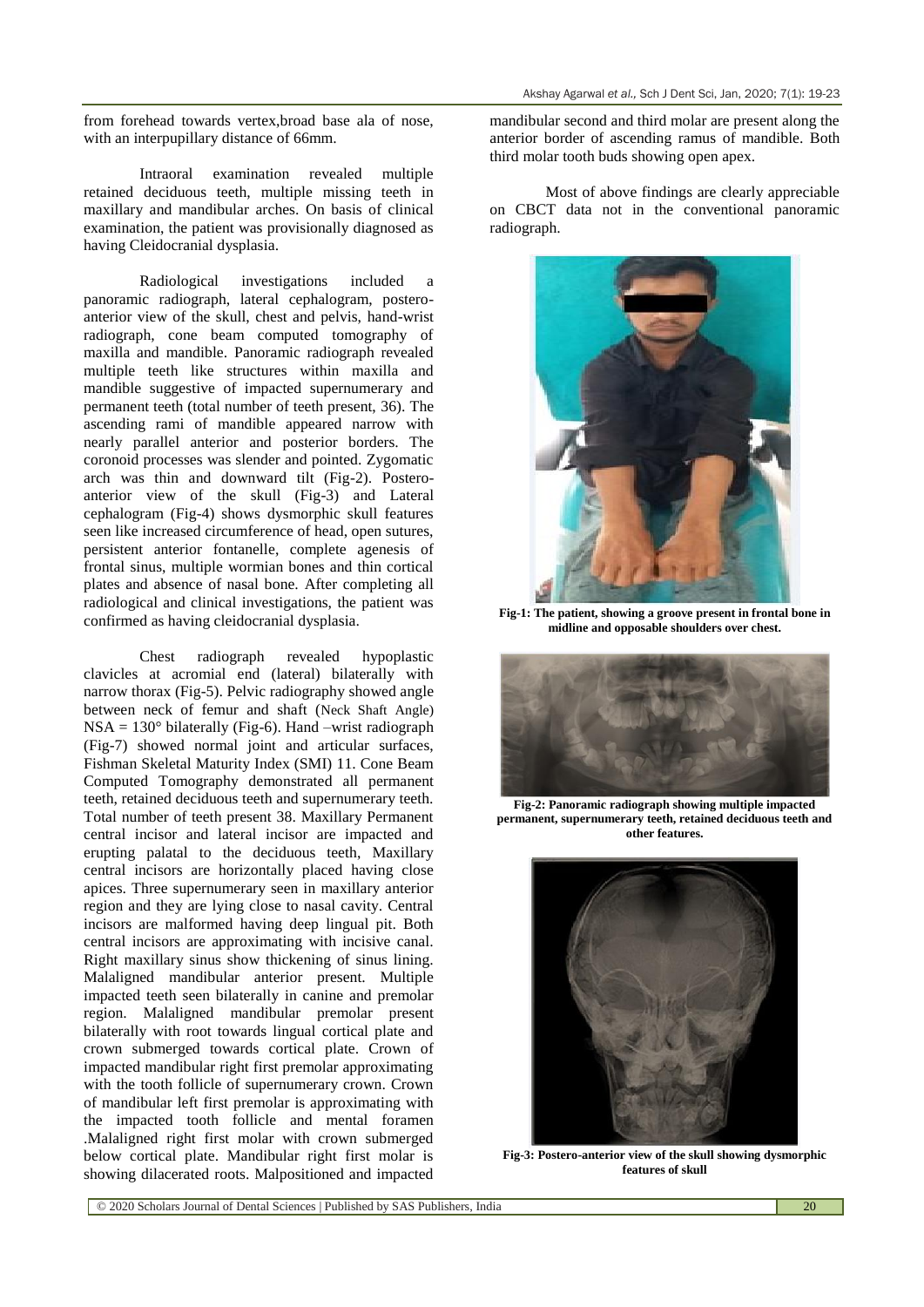

**Fig-4: Lateral cephalogram showing complete absence of nasal bone.**



**Fig-5: Chest x ray, showing Hypoplastic clavicles with narrow thorax**



**Fig-6: Antero-posterior view of pelvis showing angle between neck of femur and shaft (NSA) is 130° bilaterally.**



**Fig-7: Hand –wrist radiograph showed normal joints and articular surfaces with SMI 11.**





**Fig-8**

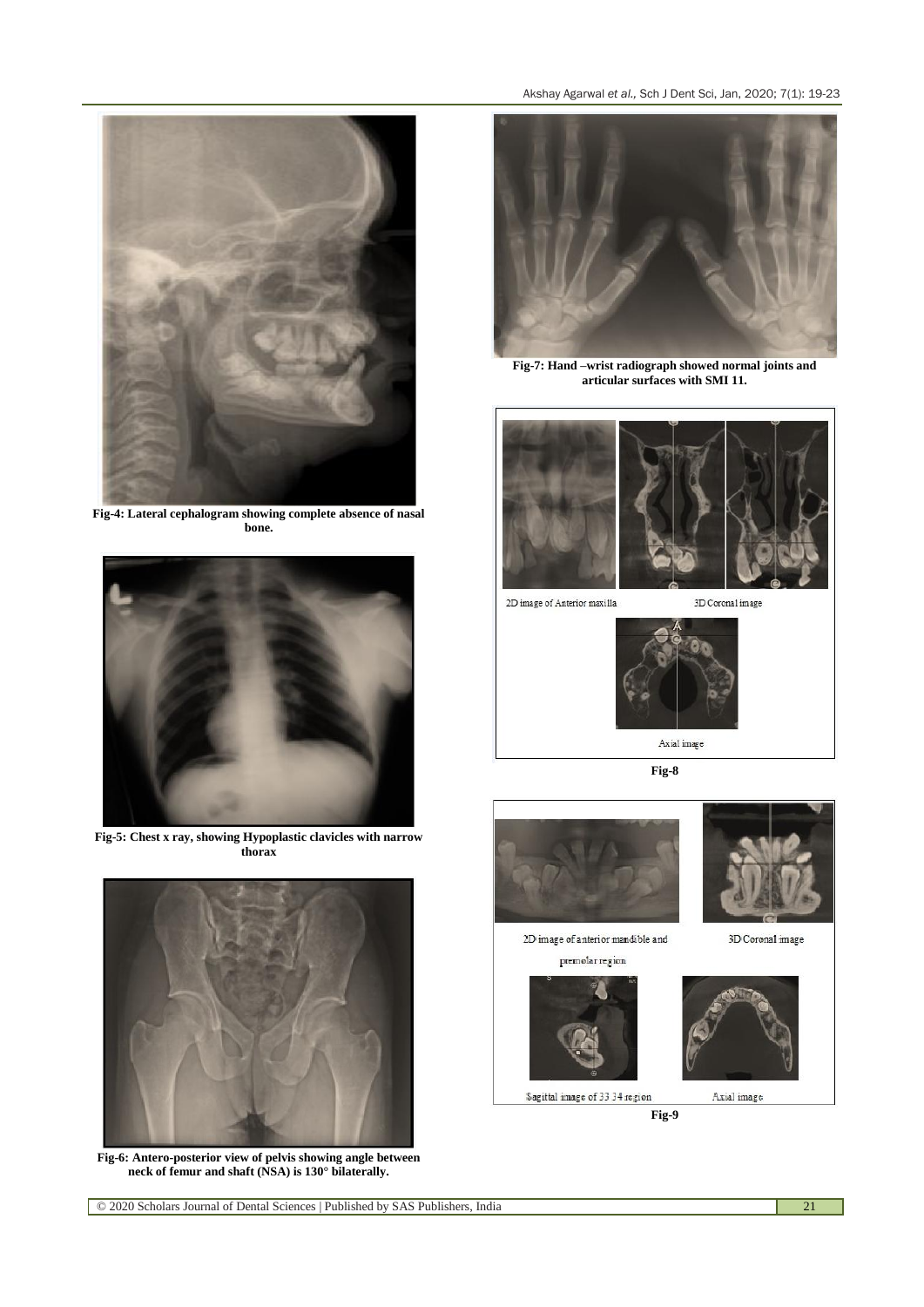Comparison between conventional 2D image and 3D image of anterior maxilla and mandible. Coronal and sagittal images showing unambiguous morphology, location and alignment of impacted teeth.

#### **DISCUSSION**

We presented a case of CCD having typical features and the role of CBCT in its diagnosis and further treatment. Cleidocranial dysplasia is (CCD) an

autosomal dominant condition. This is caused by mutation in CBFA1 gene [10]. This gene controls differentiation of osteoblasts from precursor cells. Recent findings suggest Cbfa1 is not only essential for osteoblast formation but a major regulator of chondrocyte differentiation. Therefore both intramembranous and endochondral bone formation is affected [1, 11, 12]. Typical clinical and radiological findings of CCD is given in Table-1.

| Table-1                          |                                                                               |                |
|----------------------------------|-------------------------------------------------------------------------------|----------------|
| <b>Clinical Findings</b>         | <b>Radiographic findings</b>                                                  | Seen in        |
|                                  |                                                                               | present case   |
| <b>Skull and Dentition</b>       |                                                                               |                |
| Broad forehead with frontal      |                                                                               | Yes            |
| bossing                          |                                                                               |                |
| Hypertelorism                    |                                                                               | N <sub>o</sub> |
| Mid-frontal groove               | Incomplete ossification of metopic suture and Failure of closure of anterior  | Yes            |
|                                  | fontanelle                                                                    |                |
|                                  | Wormian bones                                                                 | Yes            |
| $\overline{a}$                   | Aplasia or Hypoplasia of frontal and maxillary sinus                          | Yes            |
| Depressed Nasal Bridge           | Aplasia Nasal bone                                                            | Yes            |
| High arched palate               |                                                                               | N <sub>o</sub> |
|                                  | Underdevelopment of Zygomatic bone and processes                              | Yes            |
|                                  | Pseudomandibular prognathism                                                  | Yes            |
| ÷,                               | Upward and posteriorly pointing coronoid processes                            | Yes            |
| ÷,                               | Parallel borders of ascending ramus of mandible                               | Yes            |
| ÷,                               | Delayed union of the mandibular symphysis                                     | No             |
| $\overline{a}$                   | Small cranial base with reduced sagittal diameter with a large foramen magnum | No             |
| Partially edentulous Maxillary   | Retained primary teeth, delayed eruption of permanent teeth and multiple      | Yes            |
| and Mandibular arches            | impacted supernumerary teeth                                                  |                |
| Normal primary dentition         |                                                                               | Yes            |
|                                  | Predominance of supernumerary teeth in anterior and premolar region of jaws   | Yes            |
|                                  | There morphology of supernumerary teeth appear similar to permanent teeth     | Yes            |
|                                  | making it difficult to differentiate                                          |                |
| <b>Thorax</b>                    |                                                                               |                |
| Opposable shoulders over chest   | Hypoplasia of clavicles at acromial end                                       | Yes            |
| without external force           |                                                                               |                |
| Narrow sloping shoulders         |                                                                               |                |
|                                  | Small bell shaped Thoracic cage with short oblique ribs                       | N <sub>0</sub> |
| <b>Pelvis</b>                    |                                                                               |                |
|                                  | Wide symphysis pubis with large femoral epiphysis                             | N <sub>o</sub> |
|                                  | Coxa vara                                                                     | N <sub>o</sub> |
| <b>Hand wrist</b>                |                                                                               |                |
|                                  | Presence of both proximal and distal epiphyses in the second metacarpals and  | N <sub>0</sub> |
|                                  | metatarsals                                                                   |                |
|                                  | Poorly developed terminal phalanges giving tapered appearance to digit.       | N <sub>o</sub> |
| Hypoplastic or dysplastics nails |                                                                               | N <sub>0</sub> |
| can be present                   |                                                                               |                |
| <b>Others</b>                    |                                                                               |                |
| Short stature                    | L.                                                                            | Yes            |
| Hearing impairment               | ÷,                                                                            | N <sub>o</sub> |

Table-1 showing typical clinical and radiological findings in patient with Cleidocranial Dysplasia.

Due to the inherent limitations of the conventional radiographs, CBCT investigations can be advised in lieu of panoramic and skull radiographs as more precise, accurate and perfect analysis of the jaws and skull can be done [4]. Three dimensional visualization of the structures gives the clinicians and specialists alike insight into the bony variations and assist them in proper treatment planning.

Conventional diagnostic images like panoramic radiograph in cases of multiple impacted teeth specially seen in anterior region in CCD may cause superimposition causing difficulty in interpretation, morphological assessment and location to designate tooth as permanent or supernumerary to plan preservation or extraction of teeth [4]. Three dimensional view for assessing alignment of teeth along with its relationship to vital structure like maxillary sinus and inferior alveolar canal is valuable for surgical approach when indicated. Even root morphology like dilaceration and root completion required before

© 2020 Scholars Journal of Dental Sciences | Published by SAS Publishers, India 22